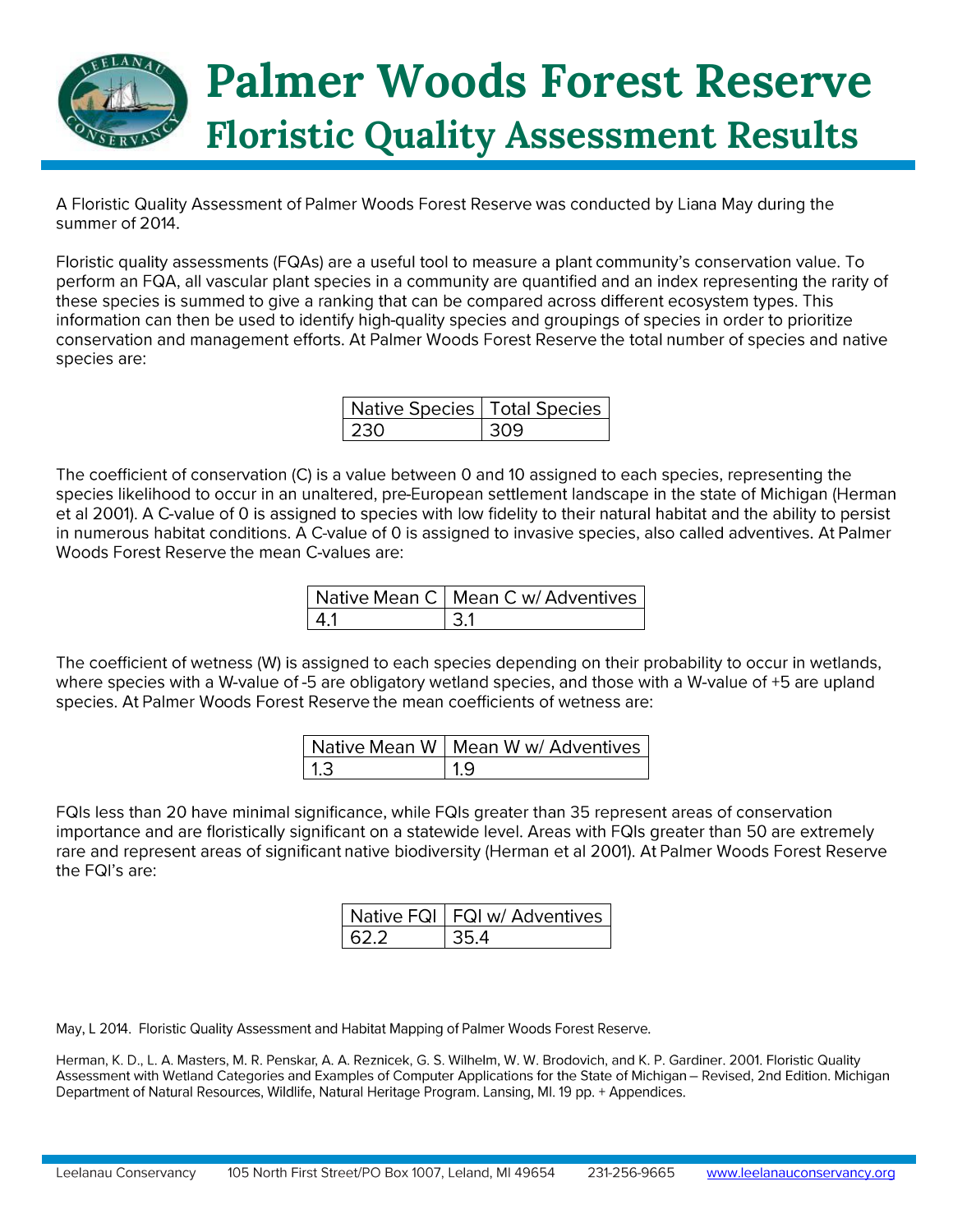Palmer Woods Forest Reserve Glen Arbor Leelanau MI USA FQA DB Region: Michigan FQA DB Publication Year: 2014 FQA DB Description:

Practitioner: Latitude: Longitude: Weather Notes: Duration Notes: Community Type Notes:

Reznicek, A.A., M.R. Penskar, B.S. Walters, and B.S. Slaughter. 2014. Michigan Floristic Quality Assessment<br>Database. Herbarium, University of Michigan, Ann Arbor, MI and Michigan Natural Features Inventory,<br>Michigan St Ben Connor Barrie, Liana May

Early June, Mid July, Late August-early Sept Surveys, 2015 Mesic and Dry-mesic Northern Forest with seeps and permanent streams

| Conservatism-Based Metrics:<br>Total Mean C: | 3.1<br>4.1                 |                         |                  |                |                        |                  |                                              |
|----------------------------------------------|----------------------------|-------------------------|------------------|----------------|------------------------|------------------|----------------------------------------------|
| Native Mean C:                               | 54.5                       |                         |                  |                |                        |                  |                                              |
| Total FQI:                                   |                            |                         |                  |                |                        |                  |                                              |
| Native FQI:<br>Adjusted FQI:                 | 62.2<br>35.4               |                         |                  |                |                        |                  |                                              |
| % C value 0:                                 | 30.4                       |                         |                  |                |                        |                  |                                              |
| % C value 1-3:                               | 24.3                       |                         |                  |                |                        |                  |                                              |
| % C value 4-6:                               | 35.9                       |                         |                  |                |                        |                  |                                              |
| % C value 7-10:                              | 9.4                        |                         |                  |                |                        |                  |                                              |
| Native Tree Mean C:                          | $\overline{4}$             |                         |                  |                |                        |                  |                                              |
| Native Shrub Mean C:                         | 3.5                        |                         |                  |                |                        |                  |                                              |
| Native Herbaceous Mean C:                    | 4.2                        |                         |                  |                |                        |                  |                                              |
| Species Richness:                            | 309                        |                         |                  |                |                        |                  |                                              |
| <b>Total Species:</b>                        |                            |                         |                  |                |                        |                  |                                              |
| Native Species:<br>Non-native Species:       | 230<br>79                  | 74.40%<br>25.60%        |                  |                |                        |                  |                                              |
|                                              |                            |                         |                  |                |                        |                  |                                              |
| Species Wetness:                             |                            |                         |                  |                |                        |                  |                                              |
| Mean Wetness:                                | 1.9                        |                         |                  |                |                        |                  |                                              |
| Native Mean Wetness:                         | 1.3                        |                         |                  |                |                        |                  |                                              |
| Physiognomy Metrics:                         |                            |                         |                  |                |                        |                  |                                              |
| Tree:                                        | 34                         | 11%                     |                  |                |                        |                  |                                              |
| Shrub:                                       | 20                         | 6.50%                   |                  |                |                        |                  |                                              |
| Vine:                                        | $\overline{4}$             | 1.30%                   |                  |                |                        |                  |                                              |
| Forb:                                        | 159                        | 51.50%                  |                  |                |                        |                  |                                              |
| Grass:                                       | 29                         | 9.40%                   |                  |                |                        |                  |                                              |
| Sedge:                                       | 29                         | 9.40%                   |                  |                |                        |                  |                                              |
| Rush:                                        | $\mathbf 0$                | 0%                      |                  |                |                        |                  |                                              |
| Fern:                                        | 34                         | 11%                     |                  |                |                        |                  |                                              |
| Bryophyte:                                   | $\mathbf 0$                | 0%                      |                  |                |                        |                  |                                              |
| <b>Duration Metrics:</b>                     |                            |                         |                  |                |                        |                  |                                              |
| Annual:                                      | 39                         | 12.60%                  |                  |                |                        |                  |                                              |
| Perennial:                                   | 252                        | 81.60%                  |                  |                |                        |                  |                                              |
| Biennial:                                    | 18                         | 5.80%                   |                  |                |                        |                  |                                              |
| Native Annual:                               | 17                         | 5.50%                   |                  |                |                        |                  |                                              |
| Native Perennial:                            | 204                        | 66%                     |                  |                |                        |                  |                                              |
| Native Biennial:                             | 9                          | 2.90%                   |                  |                |                        |                  |                                              |
| Species:                                     |                            |                         |                  |                |                        |                  |                                              |
| Scientific Name                              | Family                     | Acronym Native?         |                  | C<br>3         | W Physiognomy Duration |                  | Common Name                                  |
| Abies balsamea                               | Pinaceae                   | ABIBAL<br><b>ACEPEN</b> | native           | 5              | $0$ tree<br>3 tree     |                  | perennial balsam fir                         |
| Acer pensylvanicum<br>Acer rubrum            | Sapindaceae                | <b>ACERUB</b>           | native<br>native | $\mathbf{1}$   | 0 tree                 |                  | perennial striped maple                      |
| Acer saccharum                               | Sapindaceae<br>Sapindaceae | ACESAU                  | native           | 5              | 3 tree                 |                  | perennial red maple<br>perennial sugar maple |
| Achillea millefolium                         | Asteraceae                 | ACHMIL                  | native           | $\mathbf{1}$   | 3 forb                 | perennial yarrow |                                              |
| Actaea pachypoda                             | Ranunculaceae              | <b>ACTPAC</b>           | native           | $\overline{7}$ | 5 forb                 |                  | perennial dolls-eyes                         |
| Adiantum pedatum                             | Pteridaceae                | ADIPED                  | native           | 6              | 3 fern                 |                  | perennial maidenhair fern                    |
| Agrimonia gryposepala                        | Rosaceae                   | AGRGRY                  | native           | $\overline{2}$ | 3 forb                 |                  | perennial tall agrimony                      |
| Agrostis gigantea                            | Poaceae                    | AGRGIG                  | non-native       | $\mathbf{0}$   | -3 grass               | perennial redtop |                                              |
| Ailanthus altissima                          | Simaroubaceae              | AILALT                  | non-native       | 0              | 5 tree                 |                  | perennial tree-of-heaven                     |
| Alliaria petiolata                           | <b>Brassicaceae</b>        | <b>ALLPET</b>           | non-native       | $\Omega$       | 3 forb                 | biennial         | garlic mustard                               |
| Allium tricoccum                             | Alliaceae                  | ALLTRI                  | native           | 5              | 3 forb                 |                  | perennial wild leek                          |
| Ambrosia artemisiifolia                      | Asteraceae                 | AMBART                  | native           | 0              | 3 forb                 | annual           | common ragweed                               |
| Amelanchier arborea                          | Rosaceae                   | AMEARB                  | native           | 4              | 3 tree                 |                  | perennial juneberry                          |
| Anaphalis margaritacea                       | Asteraceae                 | ANAMAR native           |                  | 3              | 5 forb                 |                  | perennial pearly everlasting                 |
| Apocynum androsaemifolium                    | Apocynaceae                | APOAND                  | native           | 3              | 5 forb                 |                  | perennial spreading dogbane                  |
| Aquilegia canadensis                         | Ranunculaceae              | <b>AQUCAN</b>           | native           | 5              | 3 forb                 | perennial        | wild columbine                               |
| Arabidopsis thaliana                         | <b>Brassicaceae</b>        | ARATHA                  | non-native       | $\Omega$       | 5 forb                 | annual           | mouse-ear cress                              |
| Aralia hispida                               | Araliaceae                 | ARAHIS                  | native           | 3              | 5 shrub                |                  | perennial bristly sarsaparilla               |
| Aralia nudicaulis                            | Araliaceae                 | ARANUD native           |                  | 5              | 3 forb                 |                  | perennial wild sarsaparilla                  |
| Aralia racemosa                              | Araliaceae                 | ARARAC                  | native           | 8              | 3 forb                 |                  | perennial spikenard                          |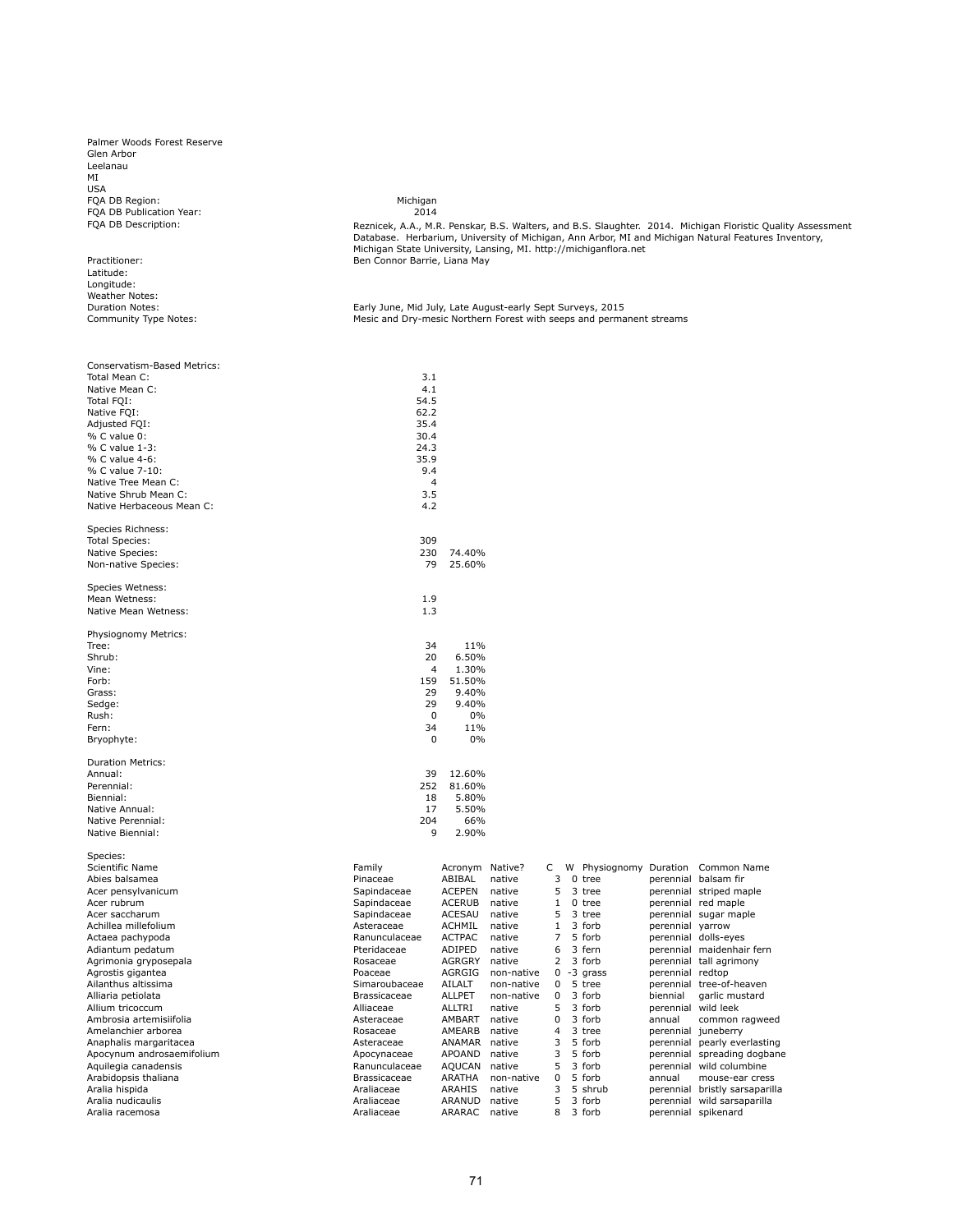| Scientific Name                                                                         | Family                                 | Acronym                        | Native?          | С                   | w | Physiognomy                    | Duration                           | Common Name                                        |
|-----------------------------------------------------------------------------------------|----------------------------------------|--------------------------------|------------------|---------------------|---|--------------------------------|------------------------------------|----------------------------------------------------|
| Arctium minus                                                                           | Asteraceae                             | ARCMIN                         | non-native       | 0                   |   | 3 forb                         | biennial                           | common burdock                                     |
| Arenaria serpyllifolia                                                                  | Caryophyllaceae                        | ARESER                         | non-native       | 0<br>5              |   | 0 forb                         | annual                             | thyme-leaved sandwort                              |
| Arisaema triphyllum<br>Asclepias syriaca                                                | Araceae<br>Apocynaceae                 | ARITRI<br><b>ASCSYR</b>        | native<br>native | $\mathbf{1}$        |   | 0 forb<br>5 forb               | perennial<br>perennial             | jack-in-the-pulpit<br>common milkweed              |
| Asparagus officinalis                                                                   | Asparagaceae                           | <b>ASPOFF</b>                  | non-native       | 0                   |   | 3 forb                         | perennial                          | garden asparagus                                   |
| Athyrium filix-femina                                                                   | Athyriaceae                            | ATHFIL                         | native           | 4                   |   | 0 fern                         | perennial                          | lady fern                                          |
| Barbarea vulgaris                                                                       | Brassicaceae                           | <b>BARVUL</b>                  | non-native       | 0                   |   | 0 forb                         | biennial                           | yellow rocket                                      |
| Berteroa incana                                                                         | <b>Brassicaceae</b>                    | <b>BERINC</b>                  | non-native       | $\mathbf 0$         |   | 5 forb                         | annual                             | hoary alyssum                                      |
| Betula alleghaniensis                                                                   | Betulaceae                             | <b>BETALL</b>                  | native           | 7                   |   | 0 tree                         | perennial                          | yellow birch                                       |
| Betula papyrifera                                                                       | Betulaceae                             | <b>BETPAP</b>                  | native           | 2                   |   | 3 tree                         | perennial                          | paper birch                                        |
| Bidens frondosa                                                                         | Asteraceae                             | <b>BIDFRO</b>                  | native           | $\mathbf{1}$        |   | -3 forb                        | annual                             | common beggar-ticks                                |
| Boechera stricta; arabis drummondii                                                     | <b>Brassicaceae</b>                    | <b>BOESTR</b>                  | native           | 6                   |   | 3 forb<br>3 fern               | biennial                           | drummond rock cress                                |
| Botrychium matricariifolium                                                             | Ophioglossaceae                        | <b>BOTMAT</b><br><b>BOTVIR</b> | native<br>native | 5<br>5              |   | 3 fern                         | perennial                          | daisy-leaved moonwort                              |
| Botrypus virginianus<br>Capsella bursa-pastoris                                         | Ophioglossaceae<br><b>Brassicaceae</b> | <b>CAPBUR</b>                  | non-native       | 0                   |   | 3 forb                         | perennial<br>annual                | rattlesnake fern<br>shepherds-purse                |
| Cardamine diphylla; dentaria d.                                                         | <b>Brassicaceae</b>                    | CARDIP                         | native           | 5                   |   | 3 forb                         | perennial                          | two-leaved toothwort                               |
| Cardamine pensylvanica                                                                  | <b>Brassicaceae</b>                    | CARPEN                         | native           |                     |   | $1 - 3$ forb                   | biennial                           | pennsylvania bitter cress                          |
| Carex adusta                                                                            | Cyperaceae                             | <b>CXADUS</b>                  | native           | 4                   |   | 5 sedge                        | perennial                          | sedge                                              |
| Carex albursina                                                                         | Cyperaceae                             | <b>CXALBU</b>                  | native           | 5                   |   | 5 sedge                        | perennial sedge                    |                                                    |
| Carex arctata                                                                           | Cyperaceae                             | <b>CXARTT</b>                  | native           | 3                   |   | 5 sedge                        | perennial sedge                    |                                                    |
| Carex brunnescens                                                                       | Cyperaceae                             | <b>CXBRUN</b>                  | native           | 5                   |   | -3 sedge                       | perennial sedge                    |                                                    |
| Carex communis                                                                          | Cyperaceae                             | CXCOMM                         | native           | 2                   |   | 5 sedge                        | perennial sedge                    |                                                    |
| Carex crinita                                                                           | Cyperaceae                             | <b>CXCRIN</b>                  | native           | 4                   |   | -5 sedge                       | perennial sedge                    |                                                    |
| Carex cristatella                                                                       | Cyperaceae                             | <b>CXCRIS</b>                  | native           | 3                   |   | -3 sedge                       | perennial sedge                    |                                                    |
| Carex deweyana                                                                          | Cyperaceae                             | CXDEWE native                  |                  | 3                   |   | 3 sedge                        | perennial sedge                    |                                                    |
| Carex festucacea                                                                        | Cyperaceae                             | <b>CXFEST</b>                  | native           | 8                   |   | $0$ sedge                      |                                    | perennial fescue sedge                             |
| Carex foenea; c. aenea                                                                  | Cyperaceae                             | <b>CXFOEN</b>                  | native           | 3<br>$\overline{4}$ |   | 5 sedge                        | perennial sedge                    |                                                    |
| Carex gracillima<br>Carex hitchcockiana                                                 | Cyperaceae                             | CXGRAA<br><b>CXHITC</b>        | native<br>native | 5                   | 5 | 3 sedge                        | perennial sedge<br>perennial sedge |                                                    |
| Carex interior                                                                          | Cyperaceae<br>Cyperaceae               | <b>CXINTE</b>                  | native           | 3                   |   | sedge<br>-5 sedge              | perennial sedge                    |                                                    |
| Carex intumescens                                                                       | Cyperaceae                             | CXINTU                         | native           | 3                   |   | -3 sedge                       | perennial sedge                    |                                                    |
| Carex laxiflora                                                                         | Cyperaceae                             | <b>CXLAXF</b>                  | native           | 8                   |   | $0$ sedge                      | perennial sedge                    |                                                    |
| Carex leptonervia                                                                       | Cyperaceae                             | <b>CXLEPO</b>                  | native           | 3                   |   | 0 sedge                        | perennial sedge                    |                                                    |
| Carex normalis                                                                          | Cyperaceae                             | CXNORM                         | native           | 5                   |   | -3 sedge                       | perennial sedge                    |                                                    |
| Carex ormostachya                                                                       | Cyperaceae                             | CXORMO                         | native           | 5                   |   | 5 sedge                        | perennial sedge                    |                                                    |
| Carex pedunculata                                                                       | Cyperaceae                             | CXPEDU                         | native           | 5                   |   | 3 sedge                        | perennial sedge                    |                                                    |
| Carex pensylvanica                                                                      | Cyperaceae                             | <b>CXPENS</b>                  | native           | 4                   |   | 5 sedge                        | perennial sedge                    |                                                    |
| Carex plantaginea                                                                       | Cyperaceae                             | <b>CXPLAN</b>                  | native           | 8                   |   | 5 sedge                        | perennial sedge                    |                                                    |
| Carex prasina                                                                           | Cyperaceae                             | <b>CXPRAS</b>                  | native           |                     |   | $10 - 5$ sedge                 | perennial sedge                    |                                                    |
| Carex projecta                                                                          | Cyperaceae                             | <b>CXPROJ</b>                  | native           | 3                   |   | -3 sedge                       | perennial sedge                    |                                                    |
| Carex rosea; c. convoluta                                                               | Cyperaceae                             | CXROSE                         | native           | 2                   |   | 5 sedge                        | perennial                          | curly-styled wood sedge                            |
| Carex scabrata                                                                          | Cyperaceae                             | <b>CXSCAB</b>                  | native           | 4                   |   | -5 sedge                       | perennial                          | sedge                                              |
| Carex sparganioides                                                                     | Cyperaceae                             | <b>CXSPAR</b>                  | native           | 5                   |   | 3 sedge                        | perennial                          | sedge                                              |
| Carex stipata                                                                           | Cyperaceae                             | <b>CXSTIP</b><br><b>CXVULP</b> | native<br>native |                     |   | $1 - 5$ sedge<br>$1 - 5$ sedge | perennial                          | sedge                                              |
| Carex vulpinoidea<br>Caulophyllum thalictroides                                         | Cyperaceae<br>Berberidaceae            | <b>CAUTHA</b>                  | native           | 5                   |   | 5 forb                         | perennial<br>perennial             | sedge<br>blue cohosh                               |
| Centaurea stoebe; c. maculosa                                                           | Asteraceae                             | <b>CENSTO</b>                  | non-native       | 0                   |   | 5 forb                         | biennial                           | spotted knapweed                                   |
| Cerastium arvense                                                                       | Caryophyllaceae                        | CERARV                         | native           | 6                   |   | 3 forb                         |                                    | perennial field chickweed                          |
| Cerastium fontanum                                                                      | Caryophyllaceae                        | <b>CERFON</b>                  | non-native       | 0                   |   | 3 forb                         | perennial                          | mouse-ear chickweed                                |
| Chenopodium album                                                                       | Amaranthaceae                          | CHEALB                         | non-native       | 0                   |   | 3 forb                         | annual                             | lambs-quarters                                     |
| Chenopodium capitatum                                                                   | Amaranthaceae                          | CHECAP                         | native           | 5                   |   | 5 forb                         | annual                             | strawberry blite                                   |
| Chrysosplenium americanum                                                               | Saxifragaceae                          | CHRAME                         | native           |                     |   | $6 - 5$ forb                   | perennial                          | golden saxifrage                                   |
| Circaea alpina                                                                          | Onagraceae                             | CIRALP                         | native           |                     |   | $4 - 3$ forb                   | perennial                          | small enchanters-nightshade                        |
| Circaea canadensis; c. lutetiana                                                        | Onagraceae                             | CIRCAN                         | native           | 2                   |   | 3 forb                         | perennial                          | enchanters-nightshade                              |
| Cirsium arvense                                                                         | Asteraceae                             | CIRARV                         | non-native       | 0                   |   | 3 forb                         |                                    | perennial canada thistle                           |
| Cirsium vulgare                                                                         | Asteraceae                             | <b>CIRVUL</b>                  | non-native       | 0                   |   | 3 forb                         | biennial                           | bull thistle                                       |
| Claytonia caroliniana                                                                   | Montiaceae                             | <b>CLACAR</b>                  | native           | 6                   |   | 3 forb                         | perennial                          | carolina spring-beauty                             |
| Clinopodium vulgare                                                                     | Lamiaceae                              | <b>CLIVUL</b>                  | native           | 3                   |   | 5 forb                         |                                    | perennial wild-basil                               |
| Comarum palustre; potentilla p.<br>Conopholis americana                                 | Rosaceae<br>Orobanchaceae              | COMPAL<br>CONAME native        | native           | 10                  |   | $7 - 5$ forb<br>5 forb         |                                    | perennial marsh cinquefoil<br>perennial squaw-root |
| Conyza canadensis                                                                       | Asteraceae                             | CONCAN                         | native           | 0                   |   | 3 forb                         | annual                             | horseweed                                          |
| Coptis trifolia                                                                         | Ranunculaceae                          | <b>COPTRI</b>                  | native           | 5                   |   | -3 forb                        |                                    | perennial goldthread                               |
| Corallorhiza maculata                                                                   | Orchidaceae                            | CORMAC native                  |                  | 5                   |   | 3 forb                         |                                    | perennial spotted coral-root                       |
| Corallorhiza odontorhiza                                                                | Orchidaceae                            | CORODO native                  |                  | 8                   |   | 5 forb                         |                                    | perennial fall coral-root                          |
| Cornus alternifolia                                                                     | Cornaceae                              | CORALT                         | native           | 5                   |   | 3 tree                         |                                    | perennial alternate-leaved dogwood                 |
| Cryptotaenia canadensis                                                                 | Apiaceae                               | CRYCAN                         | native           | 2                   |   | 0 forb                         |                                    | perennial honewort                                 |
| Cynoglossum officinale                                                                  | Boraginaceae                           | <b>CYNOFF</b>                  | non-native       | 0                   |   | 5 forb                         | biennial                           | hounds-tongue                                      |
| Cypripedium acaule                                                                      | Orchidaceae                            | <b>CYPACA</b>                  | native           | 5                   |   | -3 forb                        | perennial                          | pink lady-slipper; moccasin flower                 |
| Cystopteris bulbifera                                                                   | Cystopteridaceae                       | <b>CYSBUL</b>                  | native           | 5                   |   | -3 fern                        |                                    | perennial bulblet fern                             |
| Cystopteris fragilis                                                                    | Cystopteridaceae                       | <b>CYSFRA</b>                  | native           | 4                   |   | 3 fern                         |                                    | perennial fragile fern                             |
| Dactylis glomerata                                                                      | Poaceae                                | DACGLO                         | non-native       | 0                   |   | 3 grass                        |                                    | perennial orchard grass                            |
| Danthonia spicata                                                                       | Poaceae                                | DANSPI                         | native           | $\overline{4}$      |   | 5 grass                        | perennial                          | poverty grass; oatgrass                            |
| Daucus carota                                                                           | Apiaceae                               | DAUCAR                         | non-native       | 0                   |   | 5 forb                         | biennial                           | queen-annes-lace                                   |
| Dendrolycopodium dendroideum; lycopodium d.<br>Dendrolycopodium obscurum; lycopodium o. | Lycopodiaceae                          | DENDEN<br>DENOBS               | native           | 5<br>5              |   | 3 fern<br>3 fern               |                                    | perennial tree clubmoss                            |
| Deparia acrostichoides                                                                  | Lycopodiaceae<br>Athyriaceae           | DEPACR                         | native<br>native | 6                   |   | 0 fern                         | perennial                          | ground-pine<br>perennial silvery spleenwort        |
| Dianthus armeria                                                                        | Caryophyllaceae                        | DIAARM                         | non-native       | 0                   |   | 5 forb                         | annual                             | deptford pink                                      |
| Dicentra canadensis                                                                     | Papaveraceae                           | <b>DICCAN</b>                  | native           | 7                   |   | 5 forb                         |                                    | perennial squirrel-corn                            |
| Dicentra cucullaria                                                                     | Papaveraceae                           | <b>DICCUC</b>                  | native           | 7                   |   | 5 forb                         | perennial                          | dutchmans-breeches                                 |
| Dichanthelium columbianum; panicum c.                                                   | Poaceae                                | <b>DICCOL</b>                  | native           | 5                   |   | 3 grass                        | perennial                          | panic grass                                        |
| Dichanthelium depauperatum; panicum d.                                                  | Poaceae                                | <b>DICDEP</b>                  | native           | 4                   |   | 5 grass                        | perennial                          | panic grass                                        |
| Dichanthelium implicatum; panicum i.                                                    | Poaceae                                | <b>DICIMP</b>                  | native           | 3                   |   | $0$ grass                      | perennial                          | panic grass                                        |
| Digitaria cognata; leptoloma c.                                                         | Poaceae                                | DIGCOG                         | native           | 3                   |   | 5 grass                        | perennial                          | fall witch grass                                   |
| Digitaria ischaemum                                                                     | Poaceae                                | DIGISC                         | non-native       | 0                   |   | 3 grass                        | annual                             | smooth crab grass                                  |
| Diphasiastrum digitatum; lycopodium d.                                                  | Lycopodiaceae                          | <b>DIPDIG</b>                  | native           | 3                   |   | 5 fern                         |                                    | perennial ground-cedar                             |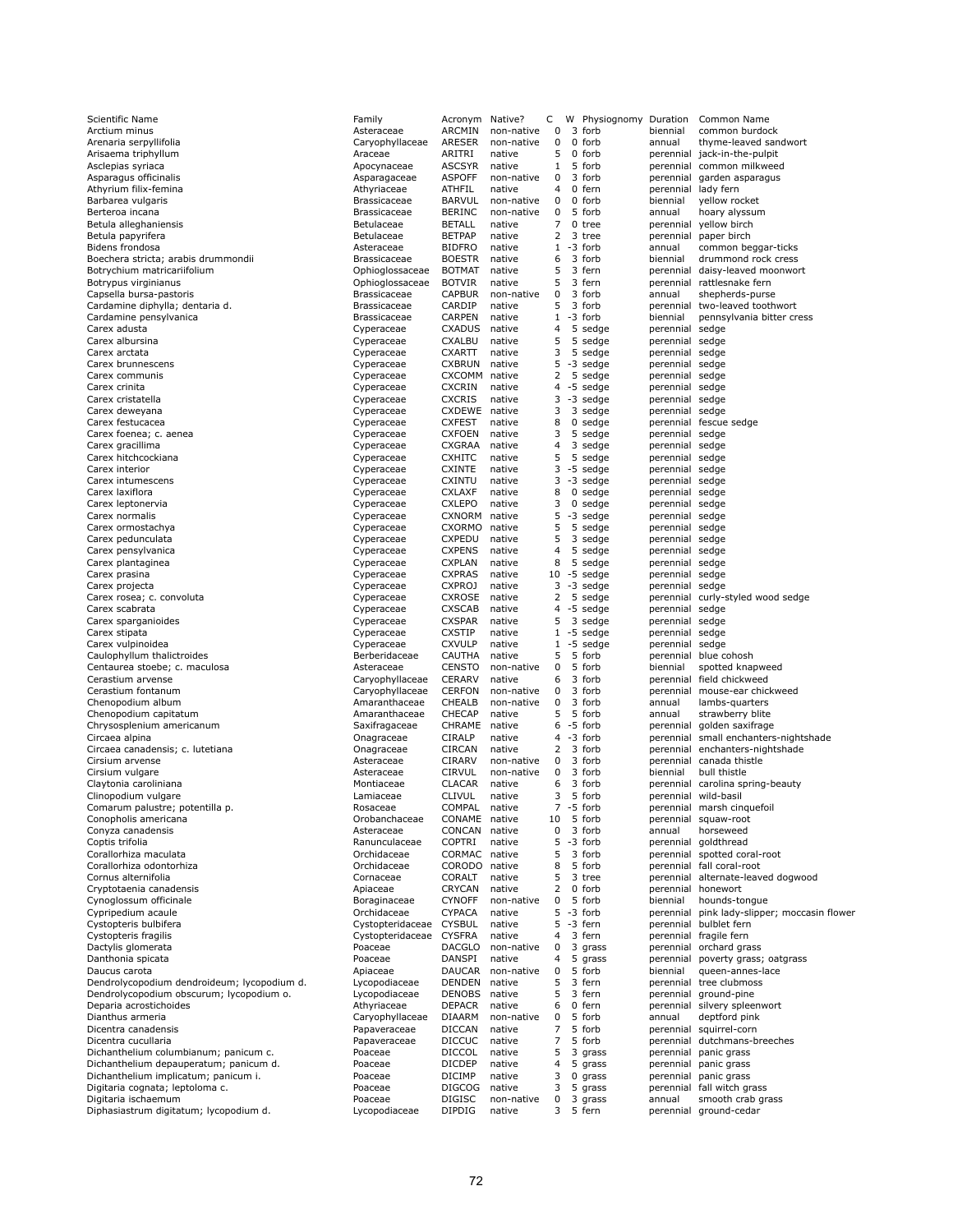| Scientific Name                                             | Family                     | Acronym                        | Native?              | С                   | w | Physiognomy      | Duration            | Common Name                                   |
|-------------------------------------------------------------|----------------------------|--------------------------------|----------------------|---------------------|---|------------------|---------------------|-----------------------------------------------|
| Dryopteris carthusiana                                      | Dryopteridaceae            | <b>DRYCAR</b>                  | native               | 5                   |   | -3 fern          |                     | perennial spinulose woodfern                  |
| Dryopteris celsa                                            | Dryopteridaceae            | <b>DRYCEL</b>                  | native               |                     |   | 10 -5 fern       | perennial           | log fern                                      |
| Dryopteris cristata                                         | Dryopteridaceae            | <b>DRYCRI</b>                  | native               | 6                   |   | -5 fern          |                     | perennial crested shield fern                 |
| Dryopteris goldiana                                         | Dryopteridaceae            | <b>DRYGOL</b>                  | native               | 10                  |   | 0 fern           |                     | perennial goldies woodfern                    |
| Dryopteris intermedia                                       | Dryopteridaceae            | DRYINT                         | native               | 5                   |   | 0 fern           |                     | perennial evergreen woodfern                  |
| Dryopteris marginalis                                       | Dryopteridaceae            | <b>DRYMAR</b>                  | native               | 5                   |   | 3 fern           |                     | perennial marginal woodfern                   |
| Echinochloa muricata                                        | Poaceae                    | <b>ECHMUR</b>                  | native               | $\mathbf{1}$        |   | -5 grass         | annual              | barnyard grass                                |
| Elaeagnus umbellata                                         | Elaeagnaceae               | <b>ELAUMB</b>                  | non-native           | 0                   |   | 3 shrub          |                     | perennial autumn-olive                        |
| Elymus canadensis                                           | Poaceae                    | <b>ELYCAN</b>                  | native               | 5                   |   | 3 grass          |                     | perennial canada wild rye                     |
| Elymus repens; agropyron r.                                 | Poaceae                    | <b>ELYREP</b>                  | non-native           | 0                   |   | 3 grass          | perennial           | quack grass                                   |
| Elymus trachycaulus; agropyron t.                           | Poaceae                    | <b>ELYTRA</b>                  | native               | 8                   |   | 3 grass          | perennial           | slender wheatgrass                            |
| Epifagus virginiana                                         | Orobanchaceae              | <b>EPIVIR</b>                  | native               | 10                  |   | 5 forb           | annual              | beech-drops                                   |
| Epilobium coloratum                                         | Onagraceae                 | EPICOL                         | native               | 3                   |   | -5 forb          |                     | perennial cinnamon willow-herb                |
| Epipactis helleborine                                       | Orchidaceae                | EPIHEL                         | non-native           | 0                   |   | 0 forb           |                     | perennial helleborine                         |
| Equisetum arvense                                           | Equisetaceae               | <b>EQUARV</b>                  | native               | 0                   |   | 0 fern           |                     | perennial common horsetail                    |
| Equisetum hyemale                                           | Equisetaceae               | <b>EOUHYE</b>                  | native               | 2                   |   | 0 fern           |                     | perennial scouring rush                       |
| Equisetum scirpoides                                        | Equisetaceae               | <b>EQUSCI</b>                  | native               | $\overline{7}$      |   | 0 fern           |                     | perennial dwarf scouring rush                 |
| Equisetum sylvaticum                                        | Equisetaceae               | EQUSYL                         | native               | 5                   |   | -3 fern          |                     | perennial woodland horsetail                  |
| Erechtites hieraciifolius                                   | Asteraceae                 | EREHIE                         | native               | 2                   |   | 3 forb           | annual              | fireweed                                      |
| Erigeron annuus                                             | Asteraceae                 | ERIANN                         | native               | 0                   |   | 3 forb           | biennial            | daisy fleabane                                |
| Erigeron strigosus                                          | Asteraceae                 | ERISTR                         | native               | 4                   |   | 3 forb           |                     | perennial daisy fleabane                      |
| Erucastrum gallicum                                         | <b>Brassicaceae</b>        | ERUGAL                         | non-native           | 0                   |   | 3 forb           | annual              | dog mustard                                   |
| Erythronium americanum                                      | Liliaceae                  | ERYAME                         | native               | 5                   |   | 5 forb           | perennial           | yellow trout lily                             |
| Eupatorium perfoliatum                                      | Asteraceae                 | <b>EUPPER</b>                  | native               | $\overline{4}$      |   | -3 forb          | perennial boneset   |                                               |
| Euphorbia virgata; e. esula                                 | Euphorbiaceae              | <b>EUPVIR</b>                  | non-native           | 0                   |   | 5 forb           |                     | perennial leafy spurge                        |
| Fagus grandifolia                                           | Fagaceae                   | <b>FAGGRA</b>                  | native               | 6                   |   | 3 tree           |                     | perennial american beech                      |
| Fallopia convolvulus; polygonum c.                          | Polygonaceae               | <b>FALCON</b>                  | non-native           | 0<br>5              |   | 3 vine           | annual              | false buckwheat                               |
| Festuca subverticillata; f. obtusa                          | Poaceae                    | <b>FESSUB</b>                  | native               |                     | 3 | grass            |                     | perennial nodding fescue                      |
| Festuca trachyphylla; f. ovina                              | Poaceae                    | <b>FESTRA</b>                  | non-native           | 0<br>$\overline{2}$ |   | 5 grass          |                     | perennial sheep fescue                        |
| Fragaria virginiana                                         | Rosaceae                   | <b>FRAVIR</b>                  | native               | 5                   |   | 3 forb           |                     | perennial wild strawberry                     |
| Fraxinus americana                                          | Oleaceae                   | <b>FRAAME</b><br><b>GALTET</b> | native               | $\mathbf 0$         |   | 3 tree<br>3 forb | perennial           | white ash                                     |
| Galeopsis tetrahit                                          | Lamiaceae                  | <b>GALAPA</b>                  | non-native           | $\mathbf 0$         |   | 3 forb           | annual              | hemp-nettle                                   |
| Galium aparine                                              | Rubiaceae                  | <b>GALCIR</b>                  | native               | $\overline{4}$      |   | 3 forb           | annual              | annual bedstraw                               |
| Galium circaezans<br>Galium lanceolatum                     | Rubiaceae                  |                                | native               | $\overline{a}$      |   | 5 forb           |                     | perennial white wild licorice                 |
| Galium triflorum                                            | Rubiaceae                  | GALLAN<br><b>GALTRR</b>        | native               | $\overline{4}$      |   | 3 forb           |                     | perennial yellow wild licorice                |
| Geranium pusillum                                           | Rubiaceae                  | <b>GERPUS</b>                  | native<br>non-native | $\mathbf 0$         |   | 5 forb           |                     | perennial fragrant bedstraw<br>small geranium |
| Geranium robertianum                                        | Geraniaceae<br>Geraniaceae | <b>GERROB</b>                  | native               | 3                   |   | 3 forb           | annual<br>annual    | herb robert                                   |
| Geum aleppicum                                              | Rosaceae                   | <b>GEUALE</b>                  | native               | 3                   |   | 0 forb           | perennial           | yellow avens                                  |
| Geum macrophyllum                                           | Rosaceae                   | <b>GEUMAC</b>                  | native               | 5                   |   | -3 forb          | perennial           | large-leaved avens                            |
| Glechoma hederacea                                          | Lamiaceae                  | <b>GLEHED</b>                  | non-native           | 0                   |   | 3 forb           | perennial           | ground-ivy                                    |
| Glyceria striata                                            | Poaceae                    | <b>GLYSTR</b>                  | native               | $\overline{4}$      |   | -5 grass         |                     | perennial fowl manna grass                    |
| Gymnocarpium dryopteris                                     | Cystopteridaceae           | <b>GYMDRY</b>                  | native               | 5                   |   | 3 fern           | perennial oak fern  |                                               |
| Hackelia deflexa                                            | Boraginaceae               | <b>HACDEF</b>                  | native               | $\overline{2}$      |   | 5 forb           | biennial            | stickseed                                     |
| Hackelia virginiana                                         | Boraginaceae               | <b>HACVIR</b>                  | native               | $\mathbf{1}$        |   | 3 forb           | biennial            | beggars lice                                  |
| Hamamelis virginiana                                        | Hamamelidaceae             | <b>HAMVIR</b>                  | native               | 5                   |   | 3 shrub          |                     | perennial witch-hazel                         |
| Hieracium aurantiacum                                       | Asteraceae                 | <b>HIEAUR</b>                  | non-native           | 0                   |   | 5 forb           |                     | perennial orange hawkweed                     |
| Hieracium caespitosum                                       | Asteraceae                 | HIECAE                         | non-native           | $\mathbf 0$         |   | 5 forb           |                     | perennial king devil                          |
| Hieracium piloselloides                                     | Asteraceae                 | <b>HIEPIS</b>                  | non-native           | 0                   |   | 5 forb           |                     | perennial king devil                          |
| Homalosorus pycnocarpos                                     | Diplaziopsidaceae HOMPYC   |                                | native               | 10                  |   | 0 fern           | perennial           | narrow-leaved spleenwort                      |
| Humulus lupulus                                             | Cannabaceae                | <b>HUMLUP</b>                  | native               | 3                   |   | 3 vine           |                     | perennial common hops                         |
| Huperzia lucidula                                           | Lycopodiaceae              | <b>HUPLUC</b>                  | native               | 5                   |   | 0 fern           |                     | perennial shining clubmoss                    |
| Hypericum perforatum                                        | Hypericaceae               | <b>HYPPER</b>                  | non-native           | 0                   |   | 5 forb           |                     | perennial common st. johns-wort               |
| Hypochaeris radicata                                        | Asteraceae                 | <b>HYPRAD</b>                  | non-native           | 0                   |   | 3 forb           | perennial           | cats-ear                                      |
| Impatiens capensis                                          | Balsaminaceae              | <b>IMPCAP</b>                  | native               | 2                   |   | -3 forb          | annual              | spotted touch-me-not                          |
| Juglans nigra                                               | Juglandaceae               | <b>JUGNIG</b>                  | native               | 5                   |   | 3 tree           |                     | perennial black walnut                        |
| Juncus acuminatus                                           | Juncaceae                  | <b>JUNACU</b>                  | native               | 8                   |   | -5 forb          |                     | perennial sharp-fruited rush                  |
| Juncus pylaei; j. effusus                                   | Juncaceae                  | <b>JUNPLA</b>                  | native               | 3                   |   | -5 forb          |                     | perennial pylaies soft rush                   |
| Juncus tenuis                                               | Juncaceae                  | <b>JUNTEN</b>                  | native               | 1                   |   | 0 forb           |                     | perennial path rush                           |
| Juniperus communis                                          | Cupressaceae               | JUNCOI                         | native               | 4                   |   | 3 shrub          | perennial           | common or ground juniper                      |
| Lactuca canadensis                                          | Asteraceae                 | LACCAN                         | native               | 2                   |   | 3 forb           | biennial            | tall lettuce                                  |
| Lapsana communis                                            | Asteraceae                 | LAPCOM                         | non-native           | 0                   |   | 3 forb           | annual              | nipplewort                                    |
| Larix decidua                                               | Pinaceae                   | LARDEC                         | non-native           | 0                   |   | 5 tree           | perennial           | european larch                                |
| Leonurus cardiaca                                           | Lamiaceae                  | LEOCAR                         | non-native           | 0                   |   | 5 forb           | perennial           | motherwort                                    |
| Lepidium campestre                                          | Brassicaceae               | <b>LEPCAM</b>                  | non-native           | 0                   |   | 5 forb           | biennial            | field cress                                   |
| Lepidium virginicum                                         | Brassicaceae               | <b>LEPVIR</b>                  | native               | 0                   |   | 3 forb           | annual              | common peppergrass                            |
| Leucanthemum vulgare; chrysanthemum leucanthemum Asteraceae |                            | LEUVUL                         | non-native           | 0                   |   | 5 forb           | perennial           | ox-eye daisy                                  |
| Lobelia inflata                                             | Campanulaceae              | LOBINF                         | native               | 0                   |   | 3 forb           | annual              | indian-tobacco                                |
| Lonicera canadensis                                         | Caprifoliaceae             | LONCAN                         | native               | 5                   |   | 3 shrub          |                     | perennial canadian fly honeysuckle            |
| Lonicera tatarica                                           | Caprifoliaceae             | LONTAT                         | non-native           | 0                   |   | 3 shrub          |                     | perennial tartarian honeysuckle               |
| Lycopus uniflorus                                           | Lamiaceae                  | <b>LYCUNI</b>                  | native               |                     |   | $2 - 5$ forb     |                     | perennial northern bugle weed                 |
| Maianthemum canadense                                       | Convallariaceae            | MAICAN                         | native               | $\overline{4}$      |   | 3 forb           |                     | perennial canada mayflower                    |
| Maianthemum racemosum; smilacina r.                         | Convallariaceae            | MAIRAC                         | native               | 5                   |   | 3 forb           |                     | perennial false spikenard                     |
| Malus baccata                                               | Rosaceae                   | MALBAC                         | non-native           | 0                   |   | 5 tree           |                     | perennial siberian crab                       |
| Malus pumila                                                | Rosaceae                   | <b>MALPUM</b>                  | non-native           | 0                   |   | 5 tree           | perennial apple     |                                               |
| Matteuccia struthiopteris                                   | Onocleaceae                | <b>MATSTR</b>                  | native               | 3                   |   | 0 fern           |                     | perennial ostrich fern                        |
| Medeola virginiana                                          | Convallariaceae            | MEDVIR                         | native               | 10                  |   | 3 forb           |                     | perennial indian cucumber-root                |
| Medicago Iupulina                                           | Fabaceae                   | MEDLUP                         | non-native           | 0                   |   | 3 forb           | annual              | black medick                                  |
| Melica smithii                                              | Poaceae                    | MELSMI                         | native               | $\overline{7}$      |   | 5 grass          |                     | perennial melic grass                         |
| Mentha canadensis; m. arvensis                              | Lamiaceae                  | MENCAS                         | native               | 3                   |   | -3 forb          | perennial wild mint |                                               |
| Milium effusum                                              | Poaceae                    | MILEFF                         | native               | 8                   |   | 3 grass          |                     | perennial wood millet                         |
| Mitchella repens                                            | Rubiaceae                  | MITREP                         | native               | 5                   |   | 3 forb           | perennial           | partridge-berry                               |
| Monarda punctata                                            | Lamiaceae                  | MONPUN native                  |                      | 4                   |   | 5 forb           |                     | perennial horse mint                          |
| Monotropa uniflora                                          | Ericaceae                  | MONOUN native                  |                      | 5                   |   | 3 forb           | perennial           | indian-pipe                                   |
| Muhlenbergia mexicana                                       | Poaceae                    | MUHMEX native                  |                      |                     |   | $3 - 3$ grass    |                     | perennial leafy satin grass                   |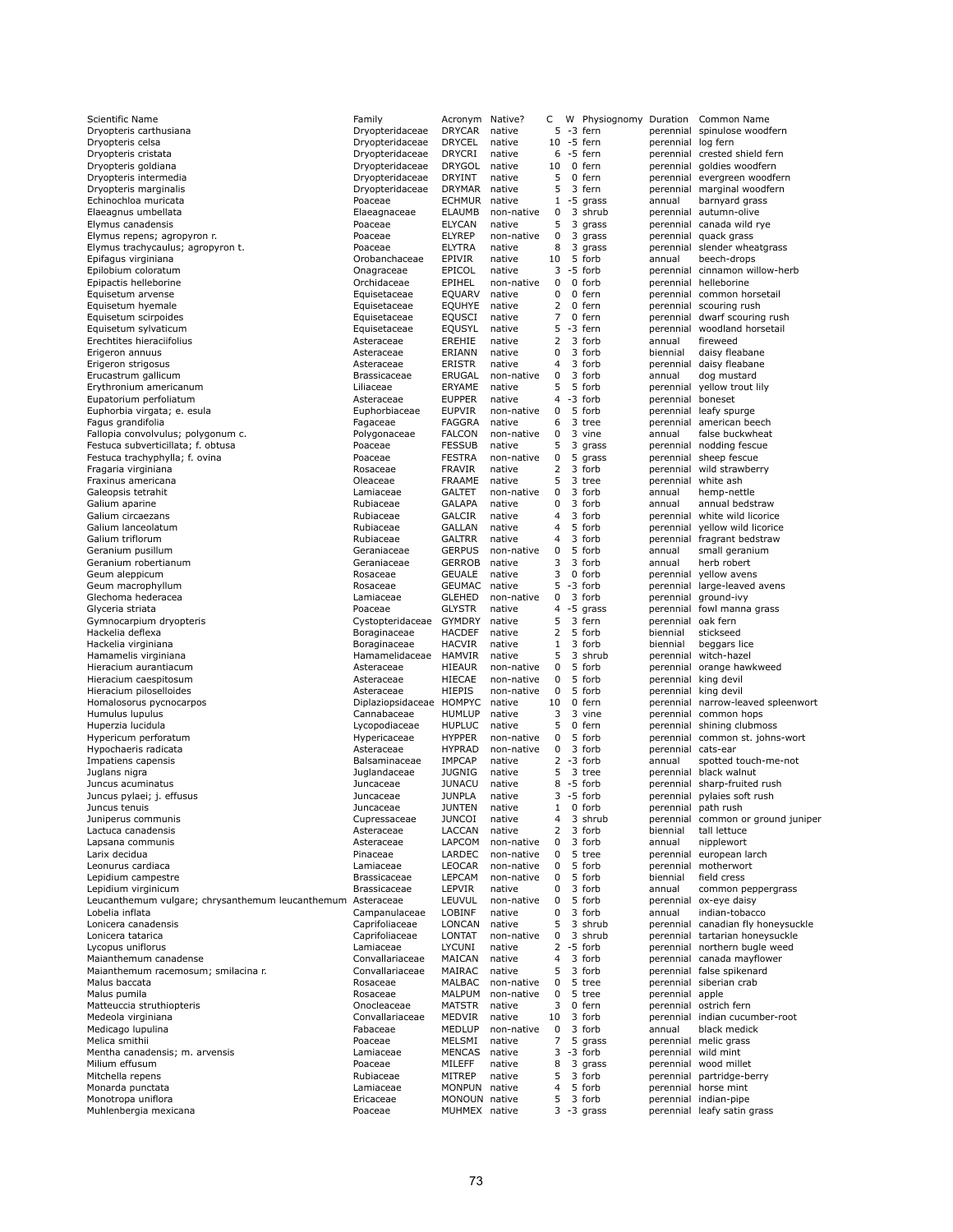| Scientific Name                                           | Family                            | Acronym                 | Native?                  | С            |   | W Physiognomy Duration |                                  | Common Name                               |
|-----------------------------------------------------------|-----------------------------------|-------------------------|--------------------------|--------------|---|------------------------|----------------------------------|-------------------------------------------|
| Nepeta cataria                                            | Lamiaceae                         | <b>NEPCAT</b>           | non-native               | 0            |   | 3 forb                 | perennial                        | catnip                                    |
| Oenothera biennis<br>Onoclea sensibilis                   | Onagraceae<br>Onocleaceae         | OENBIE<br>ONOSEN        | native<br>native         | 2<br>2       |   | 3 forb<br>-3 fern      | biennial                         | common evening-primrose<br>sensitive fern |
| Oryzopsis asperifolia                                     | Poaceae                           | <b>ORYASP</b>           | native                   | 6            | 5 | grass                  | perennial                        | perennial rough-leaved rice-grass         |
| Osmorhiza claytonii                                       | Apiaceae                          | OSMCLI                  | native                   | 4            |   | 3 forb                 |                                  | perennial hairy sweet-cicely              |
| Osmunda cinnamomea                                        | Osmundaceae                       | <b>OSMCIN</b>           | native                   | 5            |   | -3 fern                |                                  | perennial cinnamon fern                   |
| Osmunda claytoniana                                       | Osmundaceae                       | <b>OSMCLN</b>           | native                   | 6            |   | 0 fern                 | perennial                        | interrupted fern                          |
| Osmunda regalis                                           | Osmundaceae                       | <b>OSMREG</b>           | native                   | 5            |   | -5 fern                |                                  | perennial royal fern                      |
| Ostrya virginiana                                         | Betulaceae                        | <b>OSTVIR</b>           | native                   | 5            |   | 3 tree                 |                                  | perennial ironwood; hop-hornbeam          |
| Oxalis acetosella                                         | Oxalidaceae                       | OXAACE                  | native                   | 7            |   | 3 forb                 |                                  | perennial northern wood-sorrel            |
| Oxalis dillenii; o. stricta                               | Oxalidaceae<br>Poaceae            | OXADIL<br><b>PANCAP</b> | native<br>native         | 0<br>0       | 0 | 3 forb                 | perennial                        | common yellow wood-sorrel                 |
| Panicum capillare<br>Persicaria amphibia; polygonum a.    | Polygonaceae                      | PERAMP                  | native                   | 6            |   | grass<br>-5 forb       | annual<br>perennial              | witch grass<br>water smartweed            |
| Persicaria hydropiper; polygonum h.                       | Polygonaceae                      | PERHYR                  | native                   | $\mathbf{1}$ |   | -5 forb                | annual                           | water-pepper                              |
| Persicaria maculosa; polygonum persicaria                 | Polygonaceae                      | PERMAC                  | non-native               | 0            |   | 0 forb                 | annual                           | ladys-thumb                               |
| Phalaris arundinacea                                      | Poaceae                           | PHAARU                  | native                   | 0            |   | -3 grass               |                                  | perennial reed canary grass               |
| Phegopteris connectilis; thelypteris phegopteris          | Thelypteridaceae                  | PHECON                  | native                   | 5            |   | 3 fern                 | perennial                        | northern beech-fern                       |
| Phleum pratense                                           | Poaceae                           | PHLPRA                  | non-native               | 0            |   | 3 grass                | perennial timothy                |                                           |
| Phragmites australis var. americanus                      | Poaceae                           | PHRAUM                  | native                   | 5            |   | -3 grass               | perennial reed                   |                                           |
| Picea abies                                               | Pinaceae                          | PICABI                  | non-native               | 0            |   | 5 tree                 |                                  | perennial norway spruce                   |
| Picea glauca                                              | Pinaceae                          | PICGLA                  | native                   | 3            |   | 3 tree                 |                                  | perennial white spruce                    |
| Picea pungens                                             | Pinaceae                          | PICPUN                  | non-native               | 0<br>5       |   | 3 tree                 |                                  | perennial blue spruce                     |
| Pilea fontana<br>Pinus nigra                              | Urticaceae<br>Pinaceae            | PILFON<br>PINNIG        | native<br>non-native     | 0            |   | -3 forb<br>5 tree      | annual                           | bog clearweed<br>perennial austrian pine  |
| Pinus resinosa                                            | Pinaceae                          | PINRES                  | native                   | 6            |   | 3 tree                 | perennial red pine               |                                           |
| Pinus strobus                                             | Pinaceae                          | <b>PINSTR</b>           | native                   | 3            |   | 3 tree                 |                                  | perennial white pine                      |
| Piptatherum racemosum; oryzopsis r.                       | Poaceae                           | PIPRAC                  | native                   | 8            |   | 5 grass                |                                  | perennial rice-grass                      |
| Plantago lanceolata                                       | Plantaginaceae                    | PLALAN                  | non-native               | 0            |   | 3 forb                 |                                  | perennial english plantain                |
| Plantago major                                            | Plantaginaceae                    | <b>PLAMAJ</b>           | non-native               | 0            |   | 3 forb                 |                                  | perennial common plantain                 |
| Plantago rugelii                                          | Plantaginaceae                    | PLARUG                  | native                   | 0            |   | 0 forb                 |                                  | perennial red-stalked plantain            |
| Platanthera orbiculata; habenaria o.                      | Orchidaceae                       | <b>PLAORB</b>           | native                   | 10           |   | 0 forb                 |                                  | perennial round-leaved orchid             |
| Poa annua                                                 | Poaceae                           | <b>POAANN</b>           | non-native               | 0            |   | 3 grass                | annual                           | annual bluegrass                          |
| Poa compressa                                             | Poaceae                           | POACOM                  | non-native               | 0            |   | 3 grass                |                                  | perennial canada bluegrass                |
| Poa pratensis                                             | Poaceae                           | POAPRA                  | non-native               | 0            |   | 3 grass                |                                  | perennial kentucky bluegrass              |
| Polygala paucifolia                                       | Polygalaceae                      | POLPAU                  | native                   | 7            |   | 3 forb                 |                                  | perennial gay-wings                       |
| Polygonatum pubescens                                     | Convallariaceae                   | <b>POLPUB</b>           | native                   | 5            |   | 5 forb                 |                                  | perennial downy solomon seal              |
| Polypodium virginianum                                    | Polypodiaceae                     | POLVIR                  | native                   | 8            |   | 5 fern                 |                                  | perennial common polypody                 |
| Populus balsamifera                                       | Salicaceae                        | POPBAL                  | native                   | 2            |   | -3 tree                |                                  | perennial balsam poplar                   |
| Populus grandidentata                                     | Salicaceae                        | POPGRA                  | native                   | 4            |   | 3 tree                 |                                  | perennial big-tooth aspen                 |
| Populus tremuloides                                       | Salicaceae                        | <b>POPTRE</b>           | native                   | $\mathbf{1}$ |   | 0 tree                 |                                  | perennial quaking aspen                   |
| Potentilla norvegica                                      | Rosaceae                          | <b>POTNOR</b>           | native                   | 0            |   | 0 forb                 | annual                           | rough cinquefoil                          |
| Potentilla recta                                          | Rosaceae                          | POTREC<br>PRUVUL        | non-native<br>native     | 0<br>0       |   | 5 forb<br>0 forb       |                                  | perennial rough-fruited cinquefoil        |
| Prunella vulgaris<br>Prunus pensylvanica                  | Lamiaceae<br>Rosaceae             | PRUPEN                  | native                   | 3            |   | 3 tree                 | perennial self-heal<br>perennial | pin cherry                                |
| Prunus serotina                                           | Rosaceae                          | PRUSER                  | native                   | 2            |   | 3 tree                 |                                  | perennial wild black cherry               |
|                                                           |                                   |                         |                          |              |   | 3 shrub                |                                  |                                           |
|                                                           |                                   |                         |                          |              |   |                        |                                  |                                           |
| Prunus virginiana                                         | Rosaceae                          | PRUVIR                  | native                   | 2            |   |                        |                                  | perennial choke cherry                    |
| Pteridium aquilinum                                       | Dennstaedtiaceae PTEAQU           |                         | native                   | 0<br>6       |   | 3 fern                 |                                  | perennial bracken fern                    |
| Pyrola elliptica                                          | Ericaceae                         | PYRELL                  | native<br>native         | 5            |   | 3 forb<br>3 tree       |                                  | perennial large-leaved shinleaf           |
| Quercus alba<br>Quercus rubra                             | Fagaceae<br>Fagaceae              | QUEALB<br>QUERUB        | native                   | 5            |   | 3 tree                 | perennial red oak                | perennial white oak                       |
| Quercus velutina                                          | Fagaceae                          | QUEVEL                  | native                   | 6            |   | 5 tree                 |                                  | perennial black oak                       |
| Ranunculus abortivus                                      | Ranunculaceae                     | RANABO                  | native                   | 0            |   | 0 forb                 |                                  | perennial small-flowered buttercup        |
| Ranunculus recurvatus                                     | Ranunculaceae                     | RANREC                  | native                   | 5            |   | -3 forb                |                                  | perennial hooked crowfoot                 |
| Rhus typhina                                              | Anacardiaceae                     | RHUTYP                  | native                   | 2            |   | 3 shrub                | perennial                        | staghorn sumac                            |
| Ribes cynosbati                                           | Grossulariaceae                   | RIBCYN                  | native                   | 4            |   | 3 shrub                | perennial                        | prickly or wild gooseberry                |
| Robinia pseudoacacia                                      | Fabaceae                          | <b>ROBPSE</b>           | non-native               | $\Omega$     |   | 3 tree                 |                                  | perennial black locust                    |
| Rosa multiflora                                           | Rosaceae                          | ROSMUL                  | non-native               | 0            |   | 3 shrub                |                                  | perennial multiflora rose                 |
| Rubus allegheniensis                                      | Rosaceae                          | <b>RUBALL</b>           | native                   | $\mathbf{1}$ |   | 3 shrub                |                                  | perennial common blackberry               |
| Rubus pubescens                                           | Rosaceae                          | <b>RUBPUB</b>           | native                   |              |   | 4 -3 shrub             |                                  | perennial dwarf raspberry                 |
| Rubus strigosus                                           | Rosaceae                          | <b>RUBSTR</b>           | native                   | 2            |   | 0 shrub                |                                  | perennial wild red raspberry              |
| Rudbeckia hirta                                           | Asteraceae                        | RUDHIR                  | native                   | 1            |   | 3 forb                 |                                  | perennial black-eyed susan                |
| Rumex acetosella                                          | Polygonaceae                      | <b>RUMACL</b>           | non-native               | 0            |   | 3 forb                 |                                  | perennial sheep sorrel                    |
| Rumex crispus                                             | Polygonaceae                      | RUMCRI                  | non-native               | 0            |   | 0 forb                 |                                  | perennial curly dock                      |
| Rumex obtusifolius                                        | Polygonaceae                      | <b>RUMOBT</b>           | non-native<br>native     | 0            |   | 0 forb                 |                                  | perennial bitter dock                     |
| Sambucus canadensis<br>Sambucus racemosa                  | Adoxaceae<br>Adoxaceae            | SAMCAN                  | native                   | 3<br>3       |   | -3 shrub<br>3 shrub    |                                  | perennial elderberry                      |
| Sanicula trifoliata                                       | Apiaceae                          | SAMRAC<br>SANTRI        | native                   | 6            |   | 5 forb                 | perennial<br>biennial            | red-berried elder<br>black snakeroot      |
| Schedonorus arundinaceus; festuca a.                      | Poaceae                           | SCHARU                  | non-native               | 0            |   | 3 grass                |                                  | perennial tall fescue                     |
| Scirpus cyperinus                                         | Cyperaceae                        | <b>SCICYP</b>           | native                   | 5            |   | -5 sedge               | perennial                        | wool-grass                                |
| Scrophularia lanceolata                                   | Scrophulariaceae                  | <b>SCRLAN</b>           | native                   | 5            |   | 3 forb                 | perennial                        | early figwort                             |
| Setaria viridis                                           | Poaceae                           | <b>SETVIR</b>           | non-native               | 0            |   | 5 grass                | annual                           | green foxtail                             |
| Silene coronaria; lychnis c.                              | Caryophyllaceae                   | <b>SILCOR</b>           | non-native               | 0            |   | 5 forb                 |                                  | perennial mullein pink                    |
| Silene vulgaris                                           | Caryophyllaceae                   | <b>SILVUL</b>           | non-native               | 0            |   | 5 forb                 | perennial                        | bladder campion                           |
| Solanum ptychanthum                                       | Solanaceae                        | SOLPTY                  | native                   | 1            |   | 3 forb                 | annual                           | black nightshade                          |
| Solidago altissima                                        | Asteraceae                        | SOLALT                  | native                   | 1            |   | 3 forb                 | perennial                        | tall goldenrod                            |
| Solidago caesia                                           | Asteraceae                        | SOLCAE                  | native                   | 6            |   | 3 forb                 | perennial                        | bluestem goldenrod                        |
| Solidago canadensis                                       | Asteraceae                        | SOLCAN                  | native                   | 1            |   | 3 forb                 |                                  | perennial canada goldenrod                |
| Solidago flexicaulis                                      | Asteraceae                        | SOLFLE                  | native                   | 6            |   | 3 forb                 |                                  | perennial zigzag goldenrod                |
| Solidago rugosa                                           | Asteraceae                        | SOLRUG                  | native                   | 3            |   | 0 forb                 |                                  | perennial rough-leaved goldenrod          |
| Spinulum annotinum; lycopodium a.                         | Lycopodiaceae                     | SPIANN                  | native                   | 5            |   | 0 fern                 |                                  | perennial stiff clubmoss                  |
| Stellaria media                                           | Caryophyllaceae                   | <b>STEMED</b>           | non-native<br>non-native | 0<br>0       |   | 3 forb<br>5 forb       | annual                           | common chickweed<br>least chickweed       |
| Stellaria pallida<br>Symphoricarpos albus var. laevigatus | Caryophyllaceae<br>Caprifoliaceae | <b>STEPAL</b><br>SYMALL | non-native               | 0            |   | 3 shrub                | annual                           | perennial snowberry                       |
| Symphyotrichum ciliolatum; aster c.                       | Asteraceae                        | SYMCIO                  | native                   | 4            |   | 5 forb                 |                                  | perennial northern heart-leaved aster     |
| Symphyotrichum lateriflorum; aster I.                     | Asteraceae                        | SYMLAT                  | native                   | 2            |   | 0 forb                 |                                  | perennial calico aster                    |